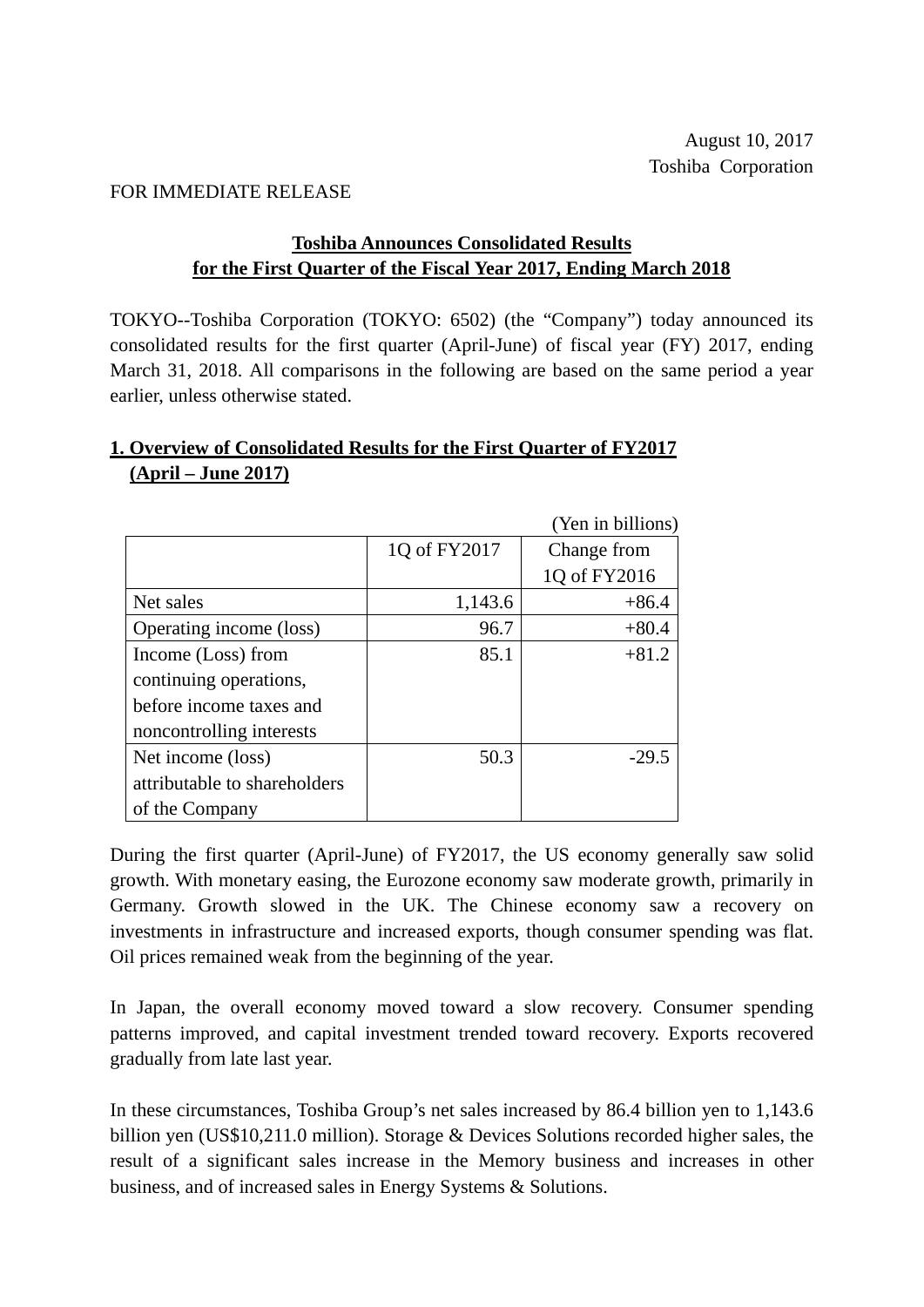The Group recorded consolidated operating income of 96.7 billion yen (US\$863.3 million), an increase of 80.4 billion yen, significantly higher than for the same period last year, as the Memory business recorded an ROS of 35% due to stable prices. Income (Loss) from continuing operations, before income taxes and noncontrolling interests, improved by 81.2 billion yen to 85.1 billion yen (US\$759.8 million).

Net income (loss) attributable to shareholders of the Company stood at 50.3 billion yen (US\$449.3 million), a decrease of 29.5 billion yen, as the previous term included profit from discontinued operations; a gain of 83.9 billion yen from the sale of Home Appliances business.

## **Consolidated Results for the First Quarter of FY2017, by Segment (April – June 2017)**

 (Yen in billions) Net Sales **Operating Income** (Loss) Change\* Change\* Energy Systems & Solutions  $218.6$  +19.4 +10% -1.7 +3.8 Infrastructure Systems & Solutions  $\begin{vmatrix} 257.5 & -1.2 & 0\% & -1.6 & -3.9 \end{vmatrix}$ Retail & Printing Solutions  $|117.9 |$  -4.6  $-4\% |$  3.8 +2.0 Storage & Electronic Devices Solutions  $456.4$   $+84.8$   $+23\%$   $104.3$   $+80.2$ Industrial ICT Solutions 56.2 +7.5 +15% -2.8 -1.9 Others 117.9 -16.8 -12% -5.2 +0.9 Eliminations  $-80.9$   $-2.7$   $-1$   $-0.1$   $-0.7$ Total  $1,143.6$   $+86.4$   $+8\%$  96.7  $+80.4$ 

(\* Change from the year-earlier period)

## **Energy Systems & Solutions:** Higher Sales and Improved Operating Income (Loss)

The Energy Systems & Solutions segment saw higher sales. Although Transmission & Distribution Systems and other businesses saw lower sales, the Nuclear Power Systems and Thermal & Hydro Power Systems businesses saw significantly higher sales, and Landys + Gyr also recorded higher sales.

The segment as a whole saw improved operating income (loss) as all businesses recorded either higher or improved operating income (loss).

**Infrastructure Systems & Solutions:** Same Level of Sales, Deteriorated Operating Income (Loss)

The Infrastructure Systems & Solutions segment saw the same level of sales. While Public Infrastructure and Buildings and Facilities recorded lower sales, Industrial Systems saw flat sales.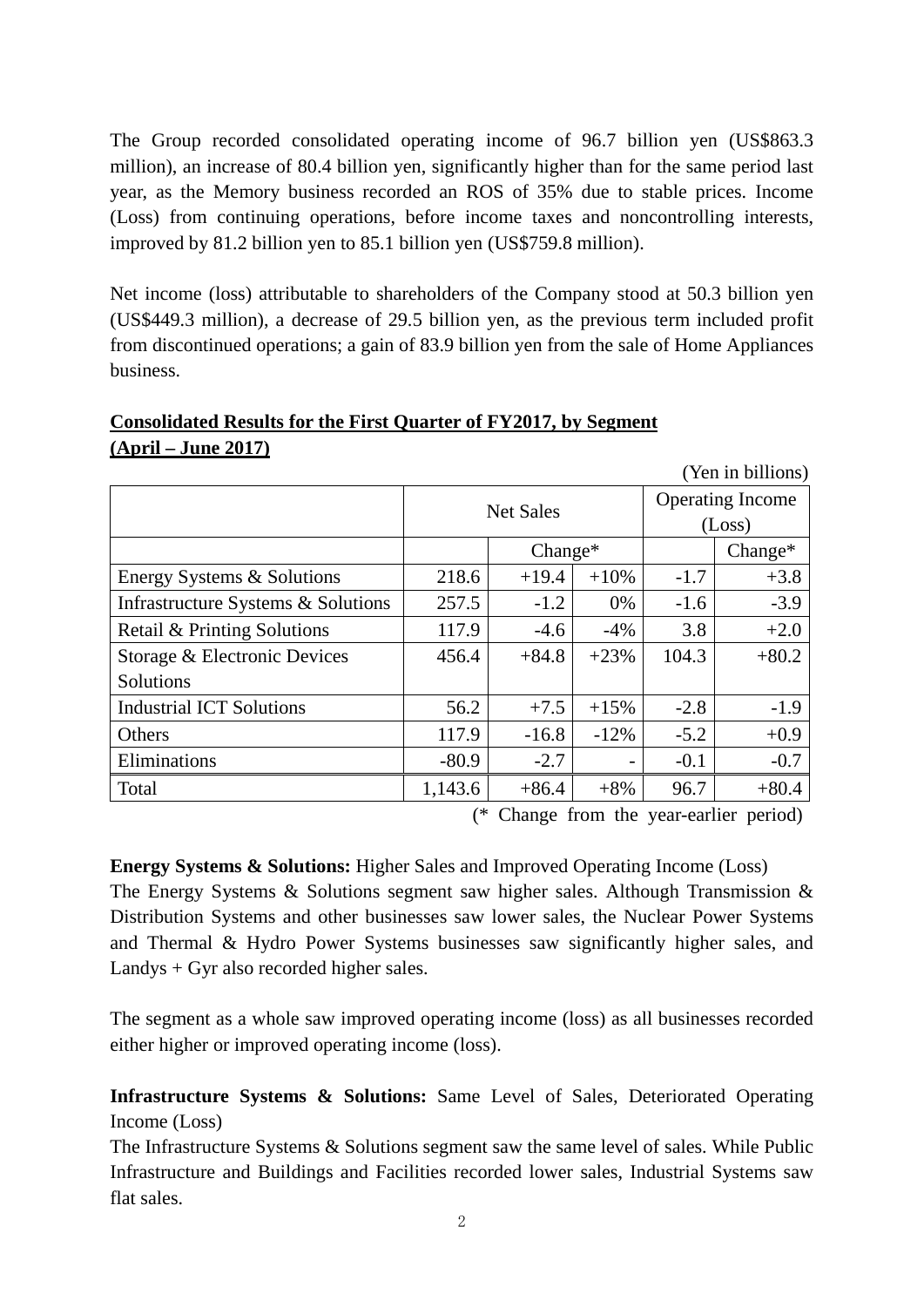The segment as a whole saw deteriorated operating income, as Public Infrastructure and Buildings and Facilities businesses recorded deteriorated operating income.

### **Retail & Printing Solutions:** Lower Sales and Higher Operating Income

The Retail & Printing Solutions segment recorded lower sales. The Retail business and Printing business saw firm sales, though with a decline resulting from the sale of a subsidiary of the retail business.

The segment as a whole saw higher operating income, reflecting higher operating income in the Retail business and Printing business.

**Storage & Electronic Devices Solutions:** Higher Sales and Higher Operating Income The Storage & Electronic Devices Solutions segment saw much higher sales. Memory and the Devices & Others businesses saw significantly higher sales, and the HDD business also recorded higher sales.

The segment as a whole recorded notably higher operating income, as all businesses recorded major improvements in operating income.

## **Industrial ICT Solutions:** Higher Sales and Deteriorated Operating Income (Loss)

The Industrial ICT Solutions segment saw higher sales, on contributions from licensing services and systems business for government, and systems for the private sector.

The segment as a whole saw a decrease in operating income (loss), due to some domestic information system projects and by implementing structural reform in the unified communications systems business.

**Others:** Lower Sales and Improved Operating Income (Loss)

#### **Notes:**

Toshiba Group's Quarterly Consolidated Financial Statements are based on U.S. generally accepted accounting principles ("GAAP").

Operating income (loss) is derived by deducting the cost of sales and selling, general and administrative expenses from net sales. This result is regularly reviewed to support decision-making in allocations of resources and to assess performance. Certain operating expenses such as restructuring charges, litigation settlement and other costs are not included in it.

The Healthcare Systems & Services segment, Home Appliances business and Westinghouse's Nuclear Power business are classified as discontinued operations in accordance with Accounting Standards Codification 205-20 "Presentation of Financial Statements – Discontinued Operations". The results of these businesses have been excluded from net sales, operating income (loss), and income (loss) from continuing operations, before income taxes and noncontrolling interests. Net income of Toshiba Group is calculated by reflecting results of these businesses to income (loss) from continuing operations, before income taxes and noncontrolling interests. In addition, these businesses are also classified as discontinued operations for the Group's consolidated balance sheets and are indicated separately. Results of the previous fiscal year have been revised to reflect these changes.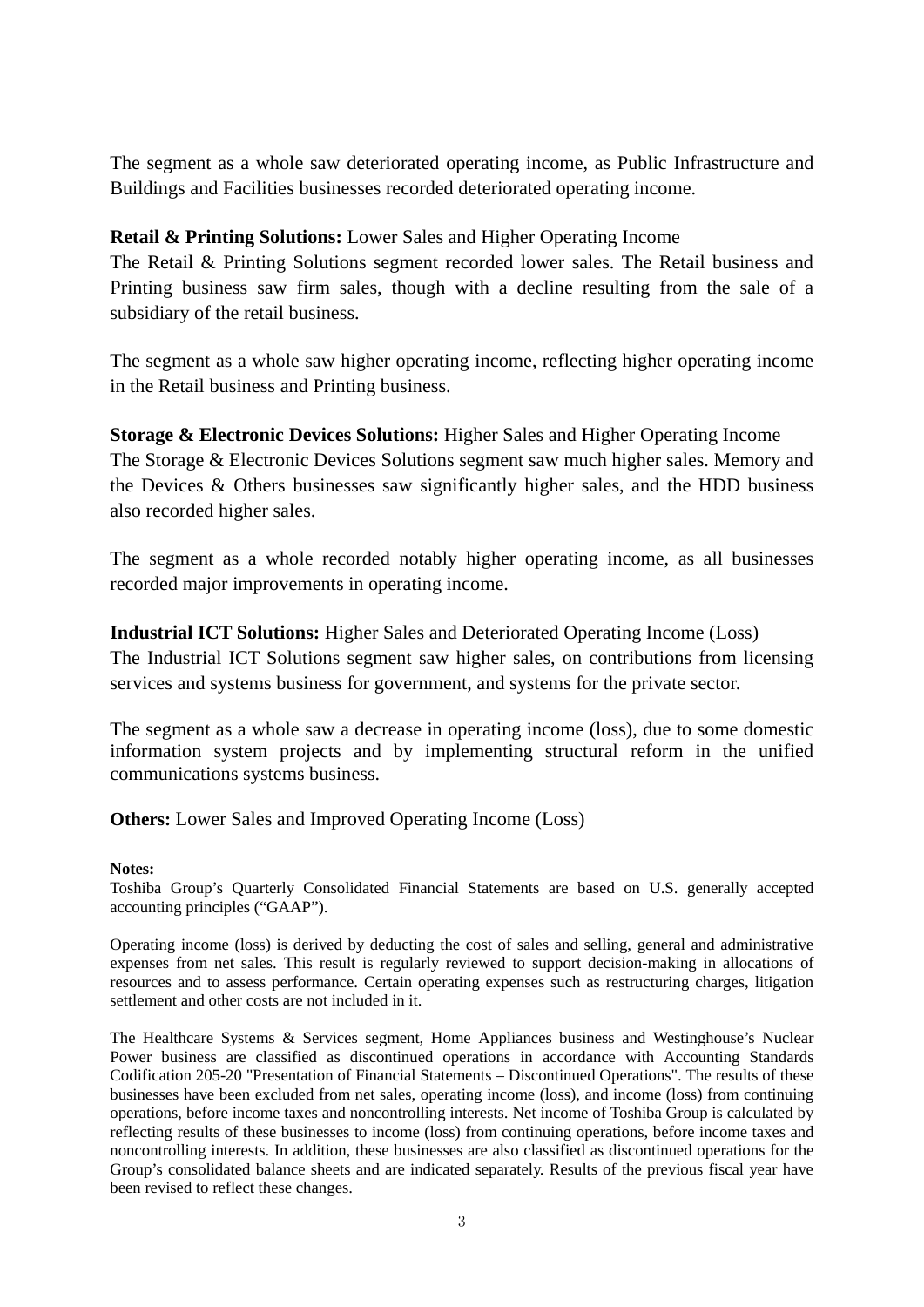The data relating to consolidated segment information is presented in conformity with the current organizational classification.

Qualitative data herein are compared with the same period of the previous year, unless otherwise noted.

### **2. Financial Position and Cash Flows for the First Quarter of FY2017**

Total assets decreased by 84.8 billion yen from the end of March 2017 to 4,184.7 billion yen (US\$37,363.8 million).

Shareholders' equity, or equity attributable to the shareholders of the Company, was -504.3 billion yen (-US\$4,502.2 million), an increase of 48.6 billion yen from the end of March 2017.

Total interest-bearing debt decreased by 101.6 billion yen from the end of March 2017 to 1,102.2 billion yen (US\$9,840.6 million).

As a result of the foregoing, the shareholders' equity ratio at the end of June 2017 was -12.0%, a 1.0-point increase from the end of March 2017.

Free cash flow increased by 85.8 billion yen to 0.9 billion yen (US\$8.1 million).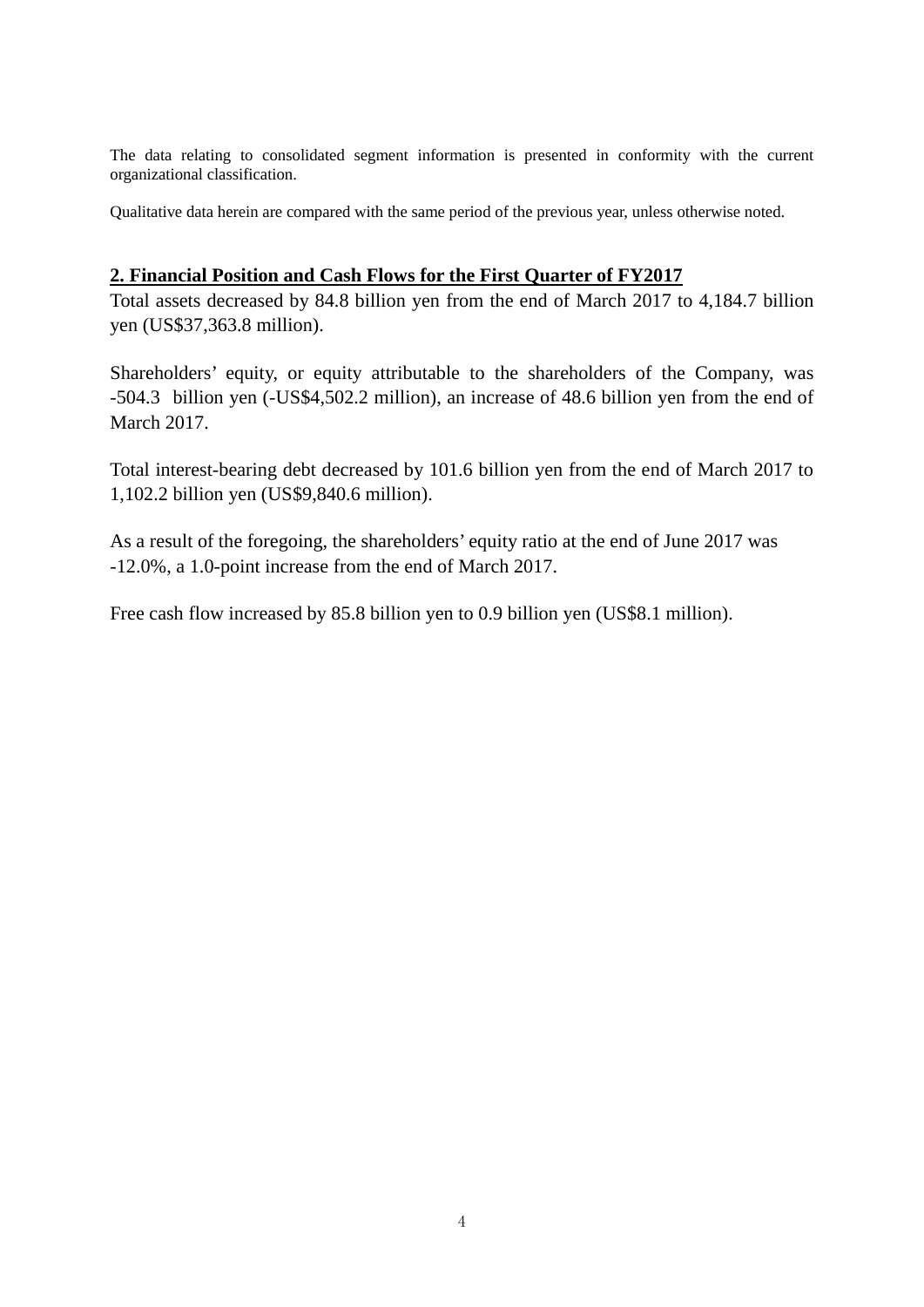## **3. Performance Forecast for FY2017**

The consolidated business forecast for the first six months (April-September) of FY2017

|                                 |                  |                  | (Yen in billions) |  |
|---------------------------------|------------------|------------------|-------------------|--|
| Segment                         |                  | First six months | FY 2017           |  |
|                                 |                  | of FY 2017       | Forecast          |  |
|                                 |                  | Forecast         |                   |  |
| Energy Systems & Solutions      | <b>Net Sales</b> | 430.0            | 920.0             |  |
|                                 | Operating        | $-4.0$           | 18.0              |  |
|                                 | income (loss)    |                  |                   |  |
| Infrastructure Systems &        | <b>Net Sales</b> | 540.0            | 1,250.0           |  |
| Solutions                       | Operating        | 1.0              | 42.0              |  |
|                                 | income (loss)    |                  |                   |  |
| Retail & Printing Solutions     | <b>Net Sales</b> | 240.0            | 500.0             |  |
|                                 | Operating        | 6.0              | 17.0              |  |
|                                 | income (loss)    |                  |                   |  |
| Storage & Electronic            | <b>Net Sales</b> | 980.0            | 1,920.0           |  |
| <b>Devices Solutions</b>        | Operating        | 230.0            | 415.0             |  |
|                                 | income (loss)    |                  |                   |  |
| <b>Industrial ICT Solutions</b> | <b>Net Sales</b> | 120.0            | 250.0             |  |
|                                 | Operating        | $\Omega$         | 5.0               |  |
|                                 | income (loss)    |                  |                   |  |
| Others                          | <b>Net Sales</b> | 230.0            | 520.0             |  |
|                                 | Operating        | $-21.0$          | $-22.0$           |  |
|                                 | income (loss)    |                  |                   |  |
| Eliminations                    | <b>Net Sales</b> | $-160.0$         | $-390.0$          |  |
|                                 | Operating        | $-2.0$           | $-45.0$           |  |
|                                 | income (loss)    |                  |                   |  |
| Total                           | <b>Net Sales</b> | 2,380.0          | 4,970.0           |  |
|                                 | Operating        | 210.0            | 430.0             |  |
|                                 | income (loss)    |                  |                   |  |

**4. Important Factors as a Going Concern**

Toshiba Group recorded a negative net worth, due to extraordinary loss generated in Westinghouse Electric Company (Westinghouse), its U.S. subsidiaries and affiliates, and Toshiba Nuclear Energy Holdings(UK) Limited (TNEH(UK)), a holding company for Westinghouse Group operating companies outside the U.S. (collectively, the "Filing Companies"). As a result, consolidated equity attributable to shareholders of the Company decreased to -504.3 billion yen (-US\$4,502.2 million), with consolidated net assets of -223.4 billion yen (-US\$1,994.6 million) as of June 30, 2017.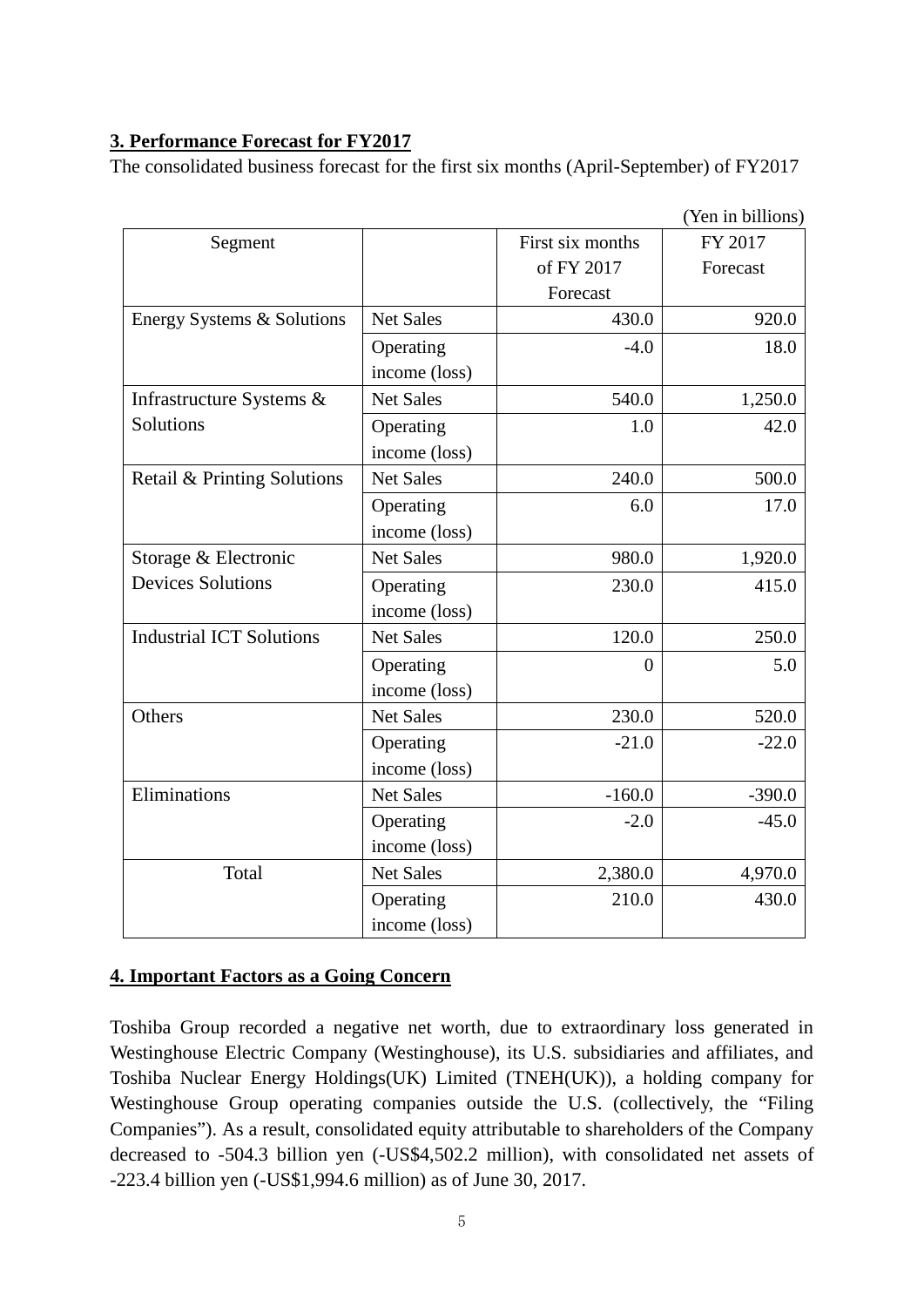In connection with this, on December 28, 2016, the rating agencies downgraded Toshiba(the Company)'s credit rating causing a breach of financial covenants in outstanding syndicated loans of 257.1 billion yen (US\$2,295.3 million) arranged by the Company's main financial institutions (include in "the Short-term borrowings and current portion of long-term debt" in the consolidated balance sheet). The total syndicated loans is recorded as a part of Toshiba Group's total short-term and long-term borrowings of 1,102.2 billion yen (US\$9,840.6 million) in consolidated balance sheet as of June 30, 2017. These loans are callable at any dates by the financial institutions as of the filing date. If these loans are called in, other bonds and certain borrowings would become callable.

Taking into consideration of the expenditures which the Company may pay related to nuclear power construction by Westinghouse, its U.S. subsidiaries and affiliates, the Company's liquidity will be significantly impacted.

In addition to the foregoing, the Company operates the business that require a Special Construction Business License from the Japanese government. The Company is required to meet a certain financial criteria in order to renew this license. The Company's current Special Construction Business License expires in December 2017. If the Company does not take any counter action to improve financial condition, and if the Company is unable to meet the criteria and to renew the license, there will be extremely negative impact on business execution.

For the reasons stated above, there are material events and conditions that raise the substantial doubt about the Company's ability to continue as a going concern.

For measures Toshiba proposes to implement toward resolving this situation, please refer to "Notes Relating to Assumptions for the Going Concern."

## **5. Others**

- (1) Changes in significant subsidiaries during the period (changes in Specified Subsidiaries ("Tokutei Kogaisha") involving changes in the scope of consolidation): None
- (2) Use of simplified accounting procedures, and particular accounting procedures in preparation of quarterly consolidated financial statements:

#### Income taxes

Interim income tax expense (benefit) is computed by multiplying income (loss) before income taxes and noncontrolling interests for the three months ending June 30, 2017 by a reasonably estimated annual effective tax rate after applying the effect of deferred taxes for FY2017, ending March 31, 2018.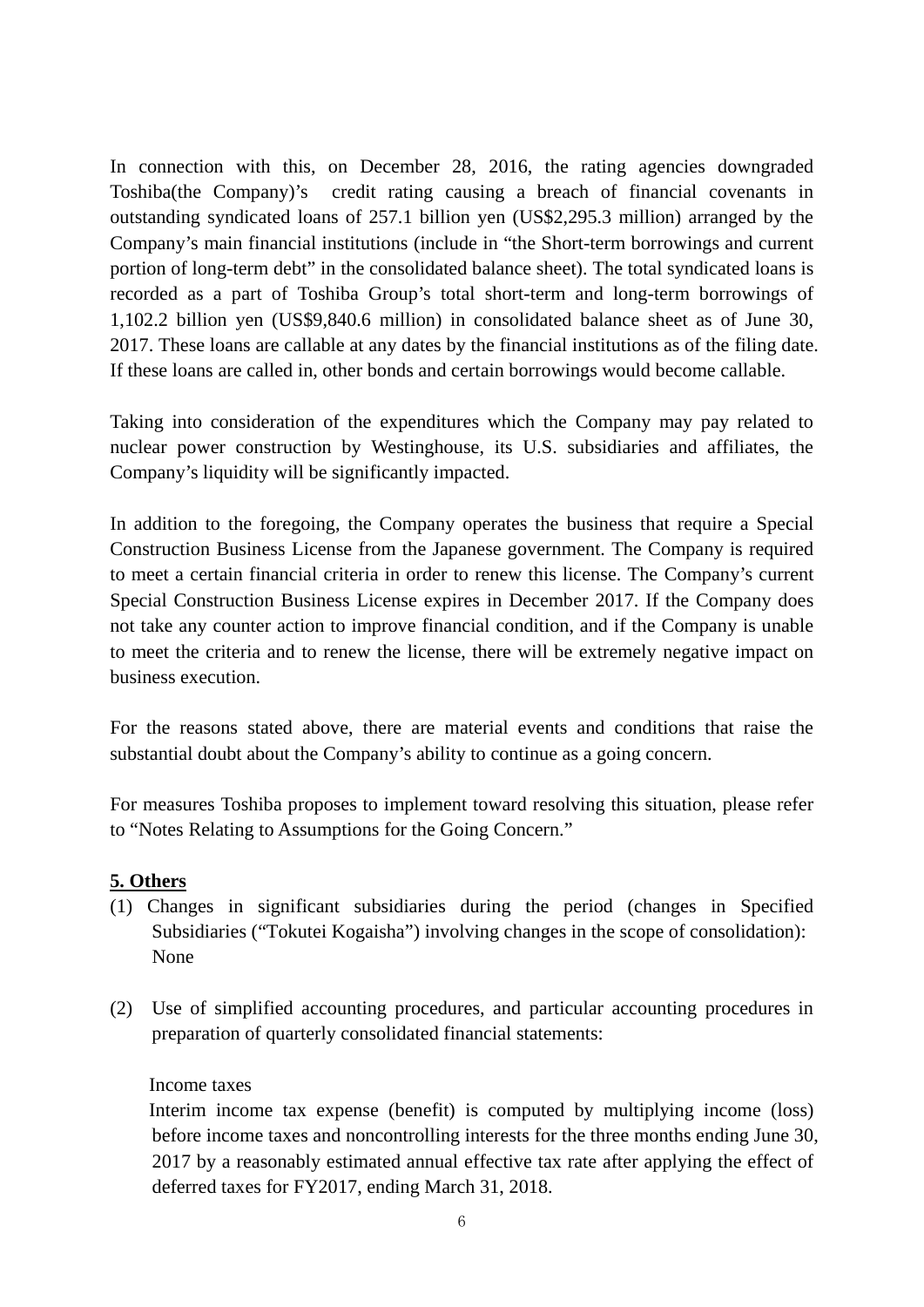(3) Change in accounting policies:

The Company adopted Accounting Standards Update 2015-17, starting from the First Quarter of FY2017. To reflect this adoption, all deferred tax assets and liabilities have been classified as noncurrent in the consolidated balance sheets and subsequently, deferred tax assets and liabilities in the same tax-paying component or tax jurisdiction were offset. And the Company didn't apply this update retrospectively.

## **Disclaimer:**

This report of business results contains forward-looking statements concerning future plans, strategies and forecasts of Toshiba Group business results. These statements are based on management's assumptions and beliefs in light of the economic, financial and other data currently available. Since Toshiba Group is promoting business under various market environments in many countries and regions, they are subject to a number of their risks and uncertainties. Toshiba therefore wishes to caution readers that actual results might differ materially from our expectations. Major risk factors that may have a material influence on results are indicated below, though this list is not necessarily exhaustive.

- Major disasters, including earthquakes and typhoons;
- Disputes, including lawsuits, in Japan and other countries;
- Success or failure of alliances or joint ventures promoted in collaboration with other companies;
- Success or failure of new businesses or R&D investment;
- Changes in political and economic conditions in Japan and abroad; unexpected regulatory changes;
- Rapid changes in the supply and demand situation in major markets and intensified price competition;
- Significant capital expenditure for production facilities and rapid changes in the market;
- Changes in financial markets, including fluctuations in interest rates and exchange rates.

#### Note**:**

For convenience only, all dollar figures used in reporting fiscal year 2017 first quarter results are valued at 112 yen to the dollar.

# # #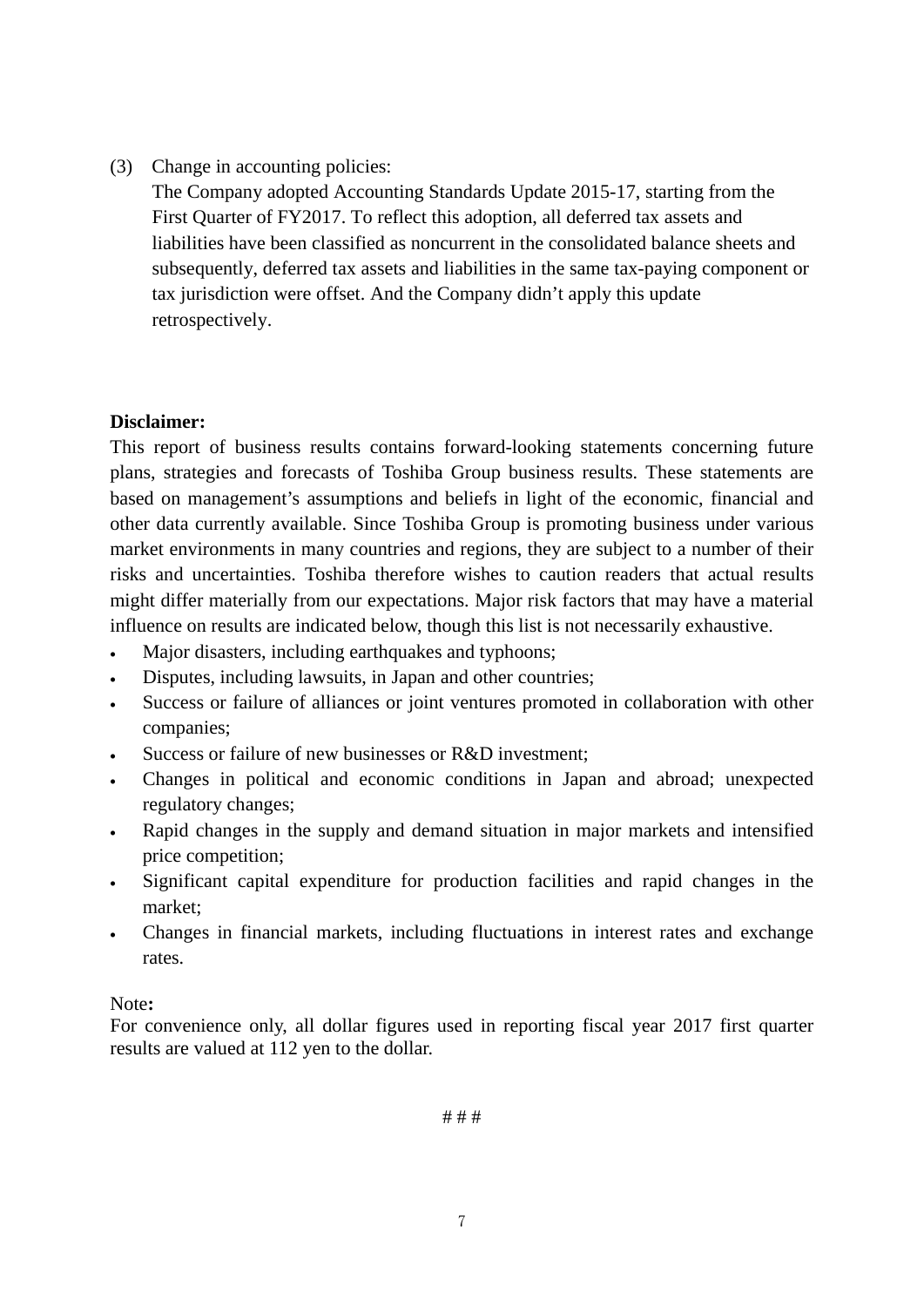## Toshiba Group

# **Consolidated Financial Statements**

For the First Quarter ended June 30, 2017

## **First Quarter Results**

(\ in billions, US\$ in millions, except for earnings per share)

|                                                                                           | Three months ended June 30 |          |           |         |            |
|-------------------------------------------------------------------------------------------|----------------------------|----------|-----------|---------|------------|
|                                                                                           | 2017(A)                    | 2016(B)  | $(A)-(B)$ | (A)/(B) | 2017       |
| Net sales                                                                                 | 41,143.6                   | ¥1,057.2 | ¥86.4     | 108%    | \$10,211.0 |
| Operating income                                                                          | 96.7                       | 16.3     | 80.4      | 593%    | 863.3      |
| Income from continuing operations,<br>before income taxes and<br>noncontrolling interests | 85.1                       | 3.9      | 81.2      |         | 759.8      |
| Net income attributable to<br>shareholders of the Company                                 | 50.3                       | 79.8     | (29.5)    | 63%     | 449.3      |
| Basic earnings per share<br>attributable to shareholders of<br>the Company                | ¥11.89                     | ¥18.85   | $*(6.96)$ |         | \$0.11     |

Notes:

1) Consolidated Financial Statements are based on generally accepted accounting principles in the U.S.

2) The U.S. dollar is valued at  $\text{\textless} 112$  throughout this statement for convenience only.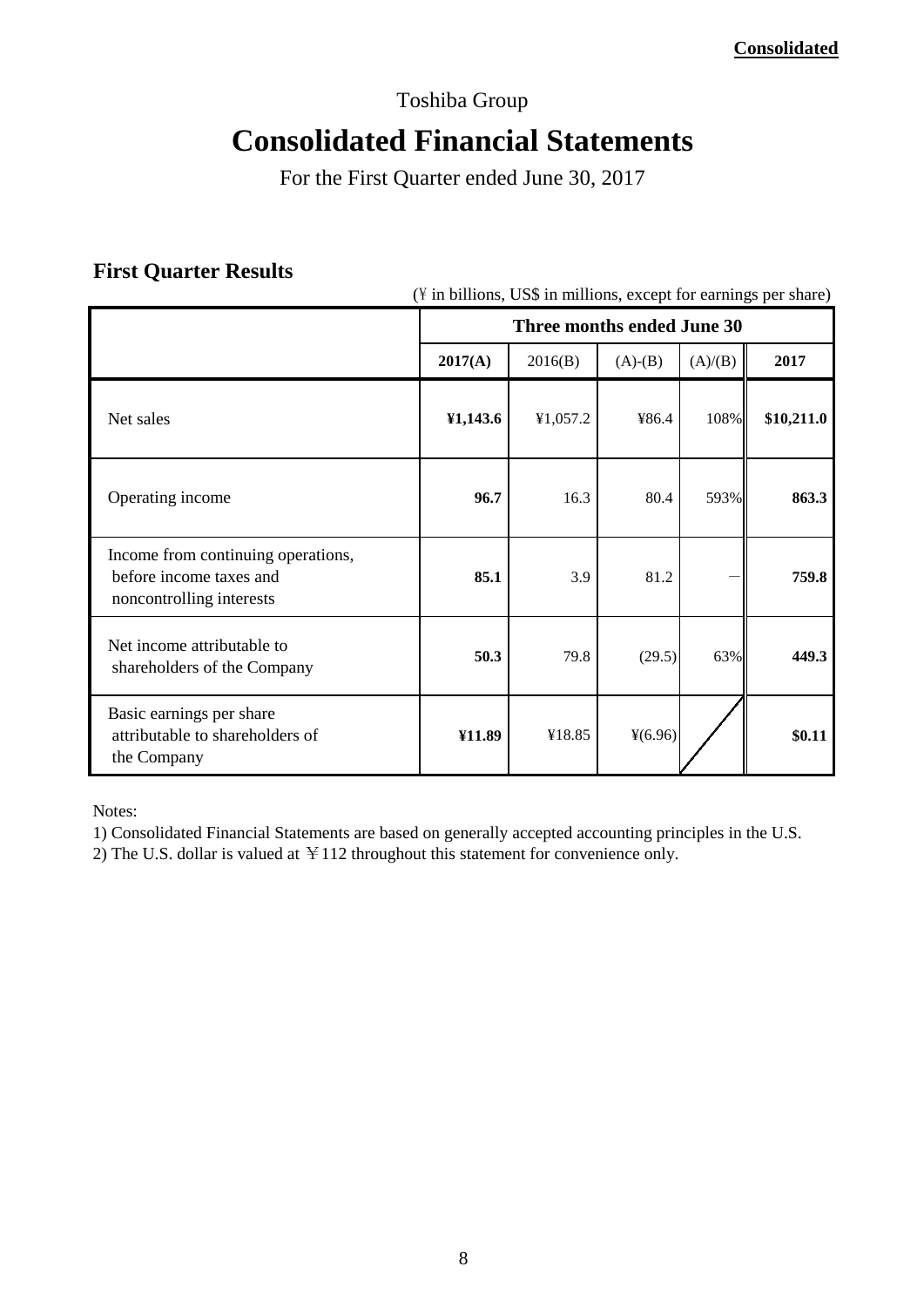## **Comparative Consolidated Balance Sheets**

 $(\frac{4}{3}$  in millions, US\$ in thousands)

|                                                                                                                                                                  | Three months ended June 30         |                                   |                        |                                        |  |
|------------------------------------------------------------------------------------------------------------------------------------------------------------------|------------------------------------|-----------------------------------|------------------------|----------------------------------------|--|
|                                                                                                                                                                  | 2017(A)                            | 2016(B)                           | $(A)-(B)$              | 2017                                   |  |
| <b>Assets</b>                                                                                                                                                    |                                    |                                   |                        |                                        |  |
| Current assets                                                                                                                                                   | ¥2,587,406                         | ¥2,736,293                        | ¥(148,887)             | \$23,101,839                           |  |
| Cash and cash equivalents                                                                                                                                        | 515,819                            | 707,693                           | (191, 874)             | 4,605,527                              |  |
| Notes and accounts receivable, trade                                                                                                                             | 982,214                            | 1,122,236                         | (140, 022)             | 8,769,767                              |  |
| Inventories                                                                                                                                                      | 682,617                            | 624,321                           | 58,296                 | 6,094,795                              |  |
| Prepaid expenses and other current assets                                                                                                                        | 406,756                            | 282,043                           | 124,713                | 3,631,750                              |  |
| Long-term receivables                                                                                                                                            | 14,417                             | 15,272                            | (855)                  | 128,723                                |  |
| Investments                                                                                                                                                      | 439,964                            | 386,401                           | 53,563                 | 3,928,250                              |  |
| Property, plant and equipment                                                                                                                                    | 656,955                            | 657,876                           | (921)                  | 5,865,670                              |  |
| Other assets                                                                                                                                                     | 486,004                            | 473,671                           | 12,333                 | 4,339,322                              |  |
| <b>Total assets</b>                                                                                                                                              | ¥4,184,746                         | ¥4,269,513                        | ¥(84,767)              | \$37,363,804                           |  |
| <b>Liabilities and equity</b>                                                                                                                                    |                                    |                                   |                        |                                        |  |
| <b>Current liabilities</b>                                                                                                                                       | ¥2,653,684                         | ¥2,718,403                        | ¥(64,719)              | \$23,693,607                           |  |
| Short-term borrowings<br>and current portion of long-term debt                                                                                                   | 643,693                            | 685,625                           | (41,932)               | 5,747,259                              |  |
| Notes and accounts payable, trade                                                                                                                                | 674,274                            | 730,900                           | (56,626)               | 6,020,303                              |  |
| Other current liabilities                                                                                                                                        | 1,335,717                          | 1,301,878                         | 33,839                 | 11,926,045                             |  |
| Accrued pension and severance costs                                                                                                                              | 528,750                            | 531,164                           | (2, 414)               | 4,720,983                              |  |
| Long-term debt and other liabilities                                                                                                                             | 1,225,703                          | 1,295,650                         | (69, 947)              | 10,943,777                             |  |
| Equity                                                                                                                                                           | (223,391)                          | (275,704)                         | 52,313                 | (1,994,563)                            |  |
| Equity attributable to shareholders of the Company                                                                                                               | (504, 251)                         | (552, 947)                        | 48,696                 | (4,502,241)                            |  |
| Common stock                                                                                                                                                     | 200,000                            | 200,000                           | $\overline{0}$         | 1,785,714                              |  |
| Additional paid-in capital                                                                                                                                       | 127,748                            | 140,144                           | (12, 396)              | 1,140,607                              |  |
| Retained earnings                                                                                                                                                | (530, 070)                         | (580, 396)                        | 50,326                 | (4,132,101)                            |  |
| Accumulated other comprehensive loss                                                                                                                             | (299.923)                          | (310,750)                         | 10,827                 | (2,677,884)                            |  |
| <b>Treasury stock</b>                                                                                                                                            | (2,006)                            | (1,945)                           | (61)                   | (17,911)                               |  |
| Equity attributable to noncontrolling interests                                                                                                                  | 280,860                            | 277,243                           | 3,617                  | 2,507,678                              |  |
| Total liabilities and equity                                                                                                                                     | ¥4,184,746                         | ¥4,269,513                        | ¥(84,767)              | \$37,363,804                           |  |
| Breakdown of accumulated other comprehensive loss<br>Unrealized gains on securities<br>Foreign currency translation adjustments<br>Pension liability adjustments | ¥30,612<br>(54, 487)<br>(273, 457) | ¥24,537<br>(55, 468)<br>(277,002) | ¥6,075<br>981<br>3,545 | \$273,321<br>(486, 491)<br>(2,441,580) |  |
| Unrealized losses on derivative instruments<br>Total interest-bearing debt                                                                                       | (2,591)<br>¥1,102,151              | (2,817)<br>¥1,203,796             | 226<br>¥(101,645)      | (23, 134)<br>\$9,840,634               |  |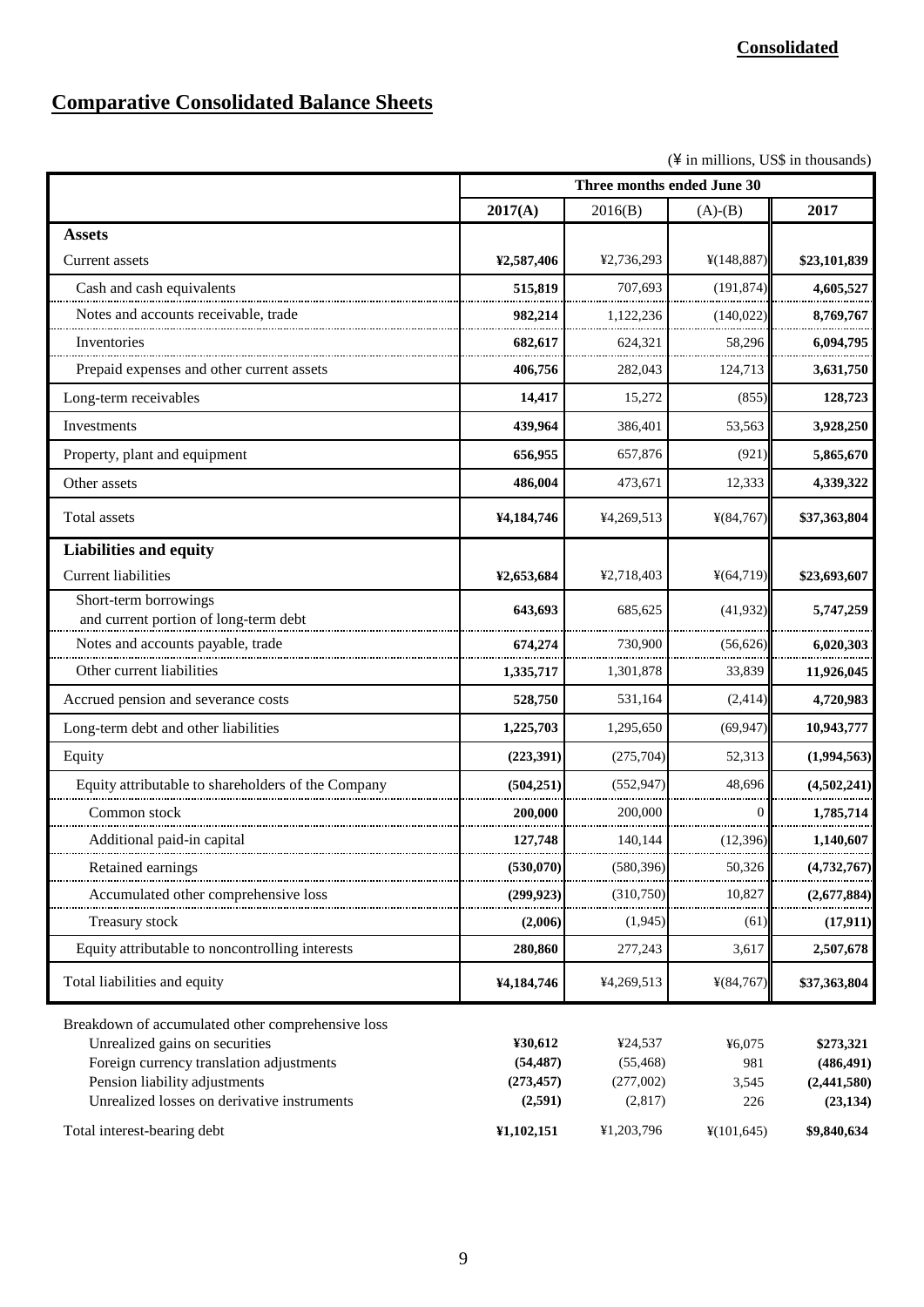# **Comparative Consolidated Statements of Operations**

# **First Quarter ended June 30** (\\ in millions, US\$ in thousands)

|                                                                                        | Three months ended June 30 |            |                       |         |              |
|----------------------------------------------------------------------------------------|----------------------------|------------|-----------------------|---------|--------------|
|                                                                                        | 2017(A)                    | 2016(B)    | $(A)-(B)$             | (A)/(B) | 2017         |
| <b>Sales and other income</b>                                                          |                            |            |                       |         |              |
| Net sales                                                                              | ¥1,143,633                 | ¥1,057,194 | ¥86,439               | 108%    | \$10,211,009 |
| Interest                                                                               | 2,290                      | 1,198      | 1,092                 | 191%    | 20,446       |
| Dividends                                                                              | 686                        | 558        | 128                   | 123%    | 6,125        |
| Other income                                                                           | 8,354                      | 11,558     | (3,204)               | 72%     | 74,589       |
| <b>Costs and expenses</b>                                                              |                            |            |                       |         |              |
| Cost of sales                                                                          | 808,528                    | 800,732    | 7,796                 | 101%    | 7,219,000    |
| Selling, general and administrative                                                    | 238,415                    | 240,151    | (1,736)               | 99%     | 2,128,705    |
| Interest                                                                               | 4,503                      | 3,817      | 686                   | 118%    | 40,205       |
| Other expense                                                                          | 18,414                     | 21,879     | (3, 465)              | 84%     | 164,411      |
| Income from continuing operations, before<br>income taxes and noncontrolling interests | 85,103                     | 3,929      | 81,174                |         | 759,848      |
| <b>Income taxes</b>                                                                    | 27,829                     | (28)       | 27,857                |         | 248,473      |
| Income from continuing operations,<br>before noncontrolling interests                  | 57,274                     | 3,957      | 53,317                |         | 511,375      |
| Income from discontinued operations,<br>before noncontrolling interests                |                            | 79,030     | (79,030)              |         |              |
| Net loss before noncontrolling interests                                               | 57,274                     | 82,987     | (25,713)              | 69%     | 511,375      |
| Less:Net loss attributable to<br>noncontrolling interests                              | 6,948                      | 3,184      | 3,764                 | 218%    | 62,036       |
| Net loss attributable to<br>shareholders of the Company                                | ¥50,326                    | ¥79,803    | $\frac{1}{2}(29,477)$ | 63%     | \$449,339    |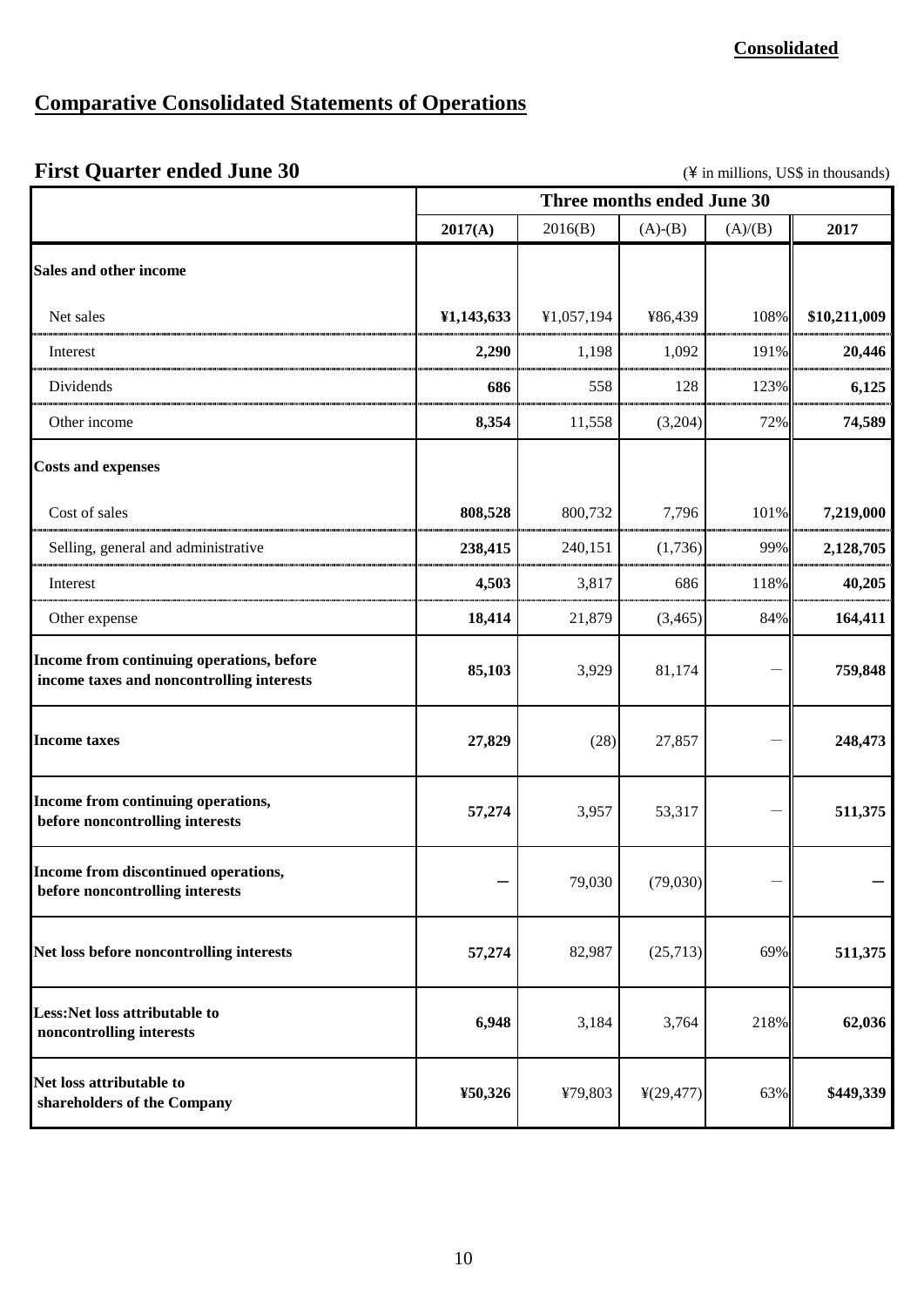# **Comparative Consolidated Statements of Comprehensive Income**

| <b>First Quarter ended June 30</b><br>$(\frac{1}{2})$ in millions, US\$ in thousands) |                            |            |                       |         |           |
|---------------------------------------------------------------------------------------|----------------------------|------------|-----------------------|---------|-----------|
|                                                                                       | Three months ended June 30 |            |                       |         |           |
|                                                                                       | 2017(A)                    | 2016(B)    | $(A)-(B)$             | (A)/(B) | 2017      |
| Net income before noncontrolling interests                                            | ¥57,274                    | ¥82,987    | $\frac{1}{2}(25,713)$ | 69%     | \$511,375 |
| Other comprehensive income (loss), net of tax                                         |                            |            |                       |         |           |
| Unrealized gains (losses) on securities                                               | 6,239                      | (3,401)    | 9,640                 |         | 55,706    |
| Foreign currency translation adjustments                                              | 5,792                      | (104, 503) | 110,295               |         | 51,714    |
| Pension liability adjustments                                                         | 3,540                      | 16,861     | (13, 321)             | 21%     | 31,607    |
| Unrealized gains (losses) on derivative instruments                                   | 228                        | (2, 422)   | 2,650                 |         | 2,036     |
| Total other comprehensive income (loss)                                               | 15,799                     | (93, 465)  | 109,264               |         | 141,063   |
| <b>Comprehensive income (loss)</b>                                                    | 73,073                     | (10, 478)  | 83,551                |         | 652,438   |
| Less: Comprehensive income (loss) attributable to<br>noncontrolling interests         | 11,920                     | (19,692)   | 31,612                |         | 106,429   |
| Comprehensive income attributable to<br>shareholders of the Company                   | ¥61,153                    | 49,214     | ¥51,939               | 664%    | \$546,009 |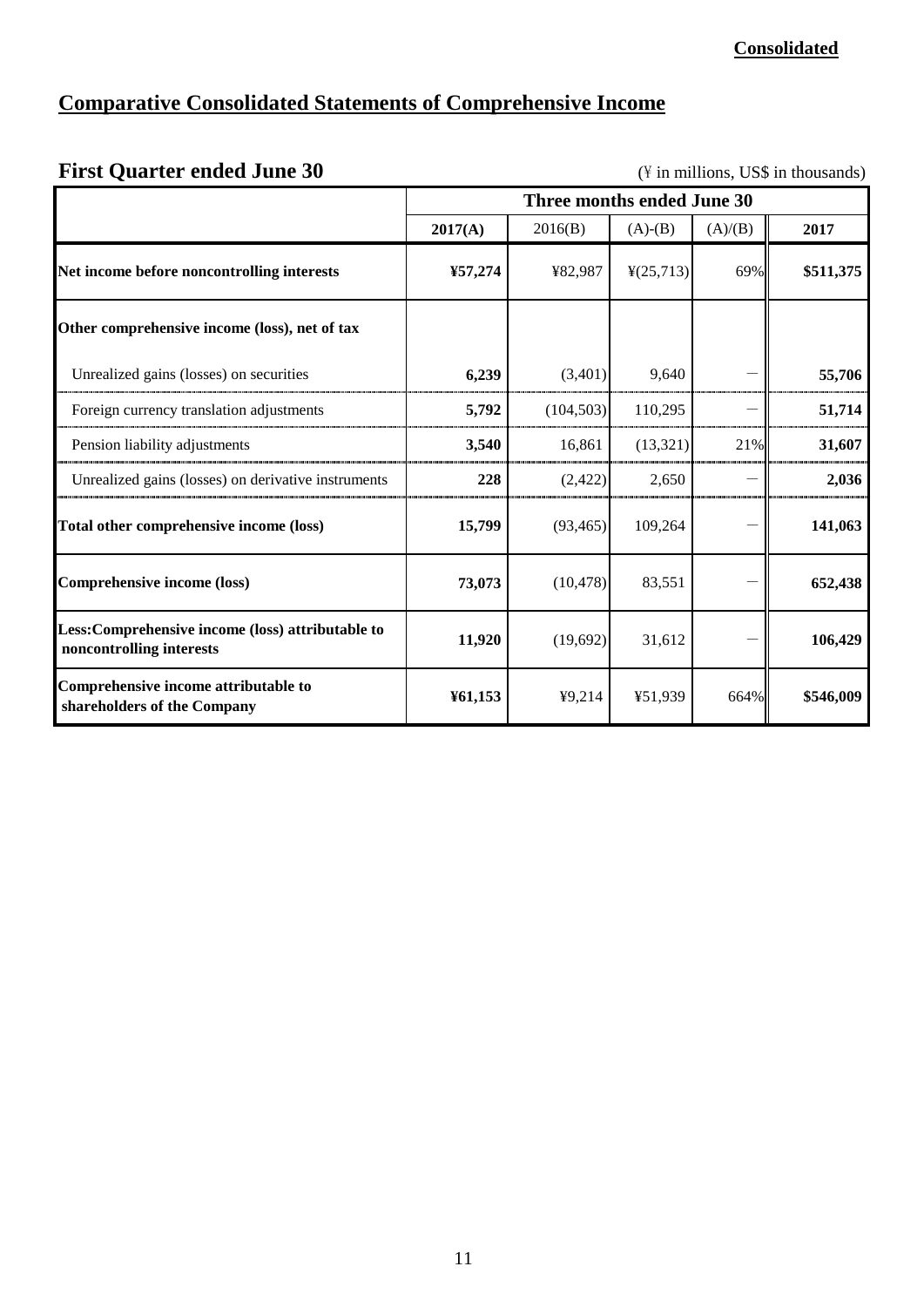## **Comparative Consolidated Statements of Cash Flows**

## **First Quarter ended June 30** (\NA) (\NA) (\NA) in millions, US\$ in thousands)

|                                                                                                                               | Three months ended June 30 |            |                        |             |
|-------------------------------------------------------------------------------------------------------------------------------|----------------------------|------------|------------------------|-------------|
|                                                                                                                               | 2017(A)                    | 2016(B)    | $(A)-(B)$              | 2017        |
| <b>Cash flows from operating activities</b>                                                                                   |                            |            |                        |             |
| Net income before noncontrolling interests                                                                                    | ¥57,274                    | ¥82,987    | $\frac{1}{2}(25, 713)$ | \$511,375   |
| Depreciation and amortization                                                                                                 | 34,443                     | 39,867     | (5, 424)               | 307,527     |
| Equity in earnings of affiliates, net of dividends                                                                            | (131)                      | (623)      | 492                    | (1,170)     |
| Decrease in notes and accounts receivable, trade                                                                              | 144,410                    | 146,272    | (1,862)                | 1,289,375   |
| Increase in inventories                                                                                                       | (57, 131)                  | (45, 878)  | (11,253)               | (510, 098)  |
| Decrease in notes and accounts payable, trade                                                                                 | (57, 531)                  | (82, 811)  | 25,280                 | (513,670)   |
| Others                                                                                                                        | (84, 698)                  | (186, 931) | 102,233                | (756, 232)  |
| Adjustments to reconcile net income before noncontrolling<br>interests to net cash provided by (used in) operating activities | (20, 638)                  | (130, 104) | 109,466                | (184, 268)  |
| Net cash provided by (used in) operating activities                                                                           | 36,636                     | (47, 117)  | 83,753                 | 327,107     |
| <b>Cash flows from investing activities</b>                                                                                   |                            |            |                        |             |
| Proceeds from sale of property, plant and equipment,<br>intangible assets and securities                                      | 2,462                      | 6,524      | (4,062)                | 21.982      |
| Acquisition of property, plant and equipment                                                                                  | (23, 228)                  | (41, 630)  | 18,402                 | (207, 393)  |
| Acquisition of intangible assets                                                                                              | (4, 871)                   | (7,743)    | 2,872                  | (43, 491)   |
| Purchase of securities                                                                                                        | (5)                        | (712)      | 707                    | (44)        |
| Increase in investments in affiliates                                                                                         | (6,107)                    | (18, 846)  | 12,739                 | (54, 527)   |
| Others                                                                                                                        | (3,975)                    | 24,578     | (28, 553)              | (35, 491)   |
| Net cash used in investing activities                                                                                         | (35, 724)                  | (37, 829)  | 2,105                  | (318,964)   |
| <b>Cash flows from financing activities</b>                                                                                   |                            |            |                        |             |
| Proceeds from long-term debt                                                                                                  | 1,196                      | 24,092     | (22, 896)              | 10,678      |
| Repayment of long-term debt                                                                                                   | (4,258)                    | (28,769)   | 24,511                 | (38, 018)   |
| Decrease in short-term borrowings, net                                                                                        | (99, 987)                  | (285,906)  | 185,919                | (892,741)   |
| Dividends paid                                                                                                                | (2,671)                    | (4,052)    | 1,381                  | (23, 848)   |
| Others                                                                                                                        | (88,587)                   | 2,841      | (91, 428)              | (790, 955)  |
| Net cash used in financing activities                                                                                         | (194, 307)                 | (291, 794) | 97,487                 | (1,734,884) |
| Effect of exchange rate changes on cash and cash equivalents                                                                  | 1,521                      | (16, 812)  | 18,333                 | 13,580      |
| Net decrease in cash and cash equivalents                                                                                     | (191, 874)                 | (393, 552) | 201,678                | (1,713,161) |
| Cash and cash equivalents at beginning of the period                                                                          | 707,693                    | 975,529    | (267, 836)             | 6,318,688   |
| Cash and cash equivalents at end of the period                                                                                | 515,819                    | 581,977    | (66, 158)              | 4,605,527   |
| Less: Cash and cash equivalents of discontinued operations at end of the period                                               |                            | 18,998     | (18,998)               |             |
| Cash and cash equivalents of continuing operations at end of the period                                                       | ¥515,819                   | ¥562,979   | ¥(47,160)              | \$4,605,527 |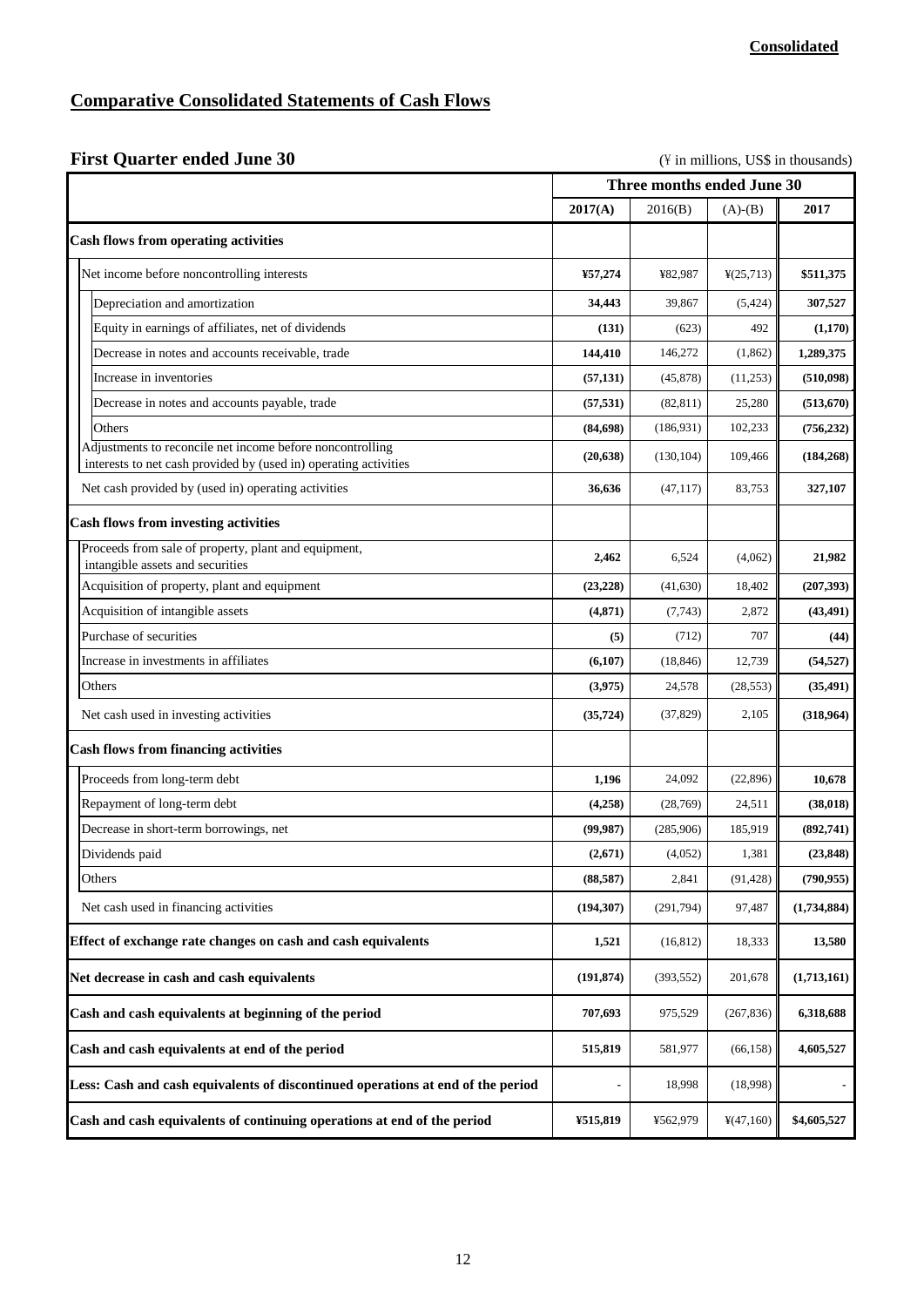#### **Notes Relating to Assumptions for the Going Concern**

Toshiba Group recorded a negative net worth, due to extraordinary loss generated in Westinghouse Electric Company (WEC), WEC's U.S. subsidiaries and affiliates, and Toshiba Nuclear Energy Holdings(UK) Limited (TNEH(UK)), a holding company for Westinghouse Group operating companies outside the U.S. (collectively, the "Filing" Companies"). As a result, consolidated equity attributable to shareholders of the Company decreased to -504,251 million yen (-US\$4,502.2 million), with consolidated net assets of -223,391 million yen (-US\$1,994.6 million) as of June 30, 2017.

In connection with this, on December 28, 2016, the rating agencies downgraded Toshiba(the Company)'s credit rating causing a breach of financial covenants in outstanding syndicated loans of 257,075 million yen (US\$2,295.3 million) arranged by the Company's main financial institutions (include in "the Short-term borrowings and current portion of long-term debt" in the consolidated balance sheet). The total syndicated loans is recorded as a part of Toshiba Group's total short-term and long-term borrowings of 1,102,151 million yen (US\$9,840.6 million) in consolidated balance sheet as of June 30, 2017. These loans are callable at any dates by the financial institutions as of the filing date. If these loans are called in, other bonds and certain borrowings would become callable.

Taking into consideration of the expenditures which the Company may pay related to nuclear power construction by WEC, WEC's U.S. subsidiaries and affiliates, the Company's liquidity will be significantly impacted.

In addition to the foregoing, the Company operates the business that require a Special Construction Business License from the Japanese government. The Company is required to meet a certain financial criteria in order to renew this license. The Company's current Special Construction Business License expires in December 2017. If the Company does not take any counter action to improve financial condition, and if the Company is unable to meet the criteria and to renew the license, there will be extremely negative impact on business execution.

For the reasons stated above, there are material events and conditions that raise the substantial doubt about the Company's ability to continue as a going concern.

As part of the Company's plan to offset the negative impact of the ongoing situation, the Company has been reviewing a restructuring plan of Westinghouse Group including deconsolidation by a potential sale of a majority stake in order to eliminate risk in the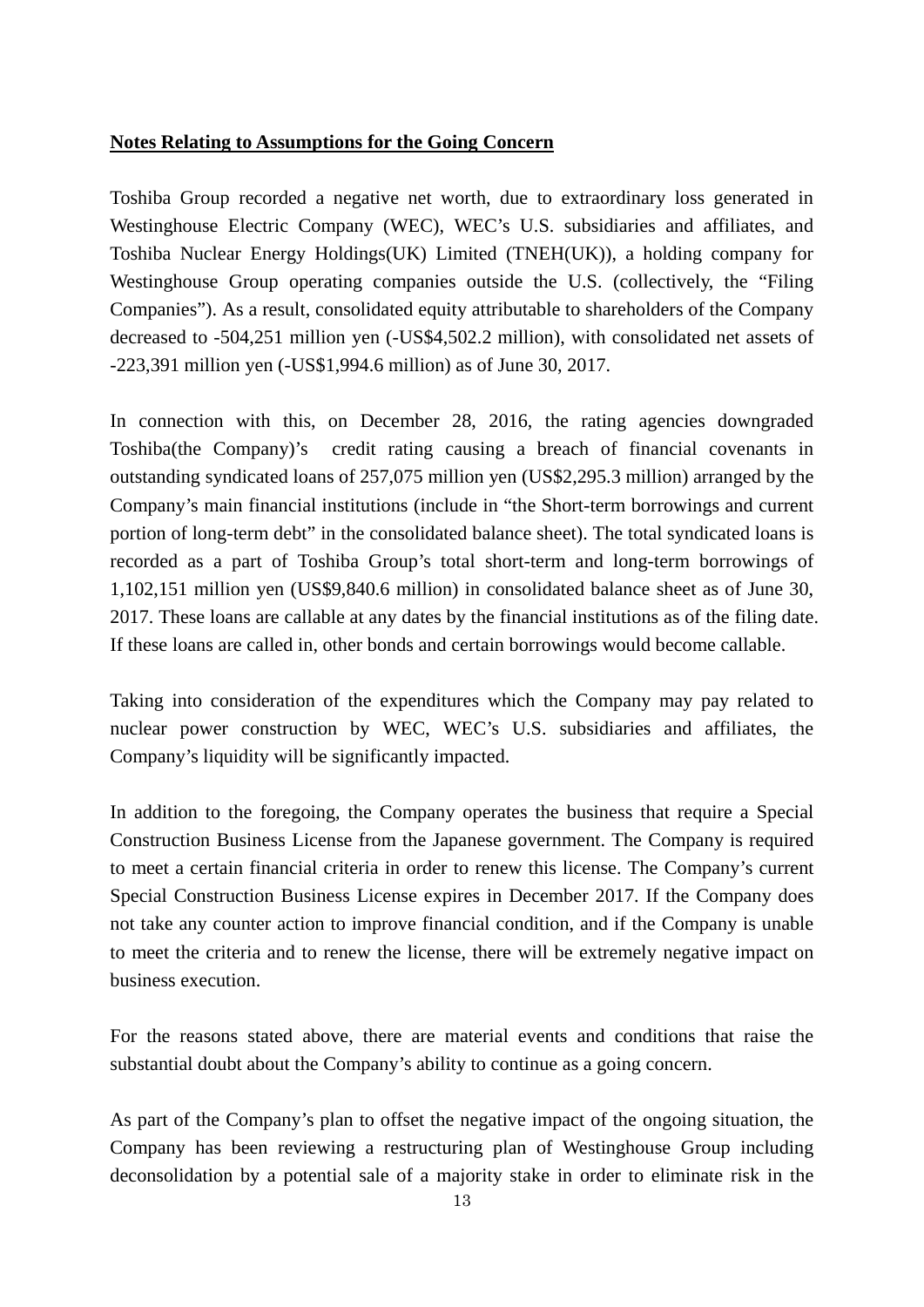overseas nuclear power business. Then, the Filing Companies have filed for a voluntary petition under Chapter 11 of the U.S. Bankruptcy Code on March 29, 2017(U.S. time) with the U.S. Bankruptcy Court of New York. In order to rebuild Westinghouse Group, the Company recognizes that it is essential that the Filing Companies and its customers, including the power utility companies, should be provided with appropriate coordination, under the guidance of the court. In addition, deconsolidation of Westinghouse Group(WEC Group) as a result of the Chapter 11 filing on March 29, 2017 would meet Toshiba Group's objective to eliminate risks in the overseas nuclear power business.

Relating to the above, the Company and the owners of a project in Georgia, U.S.A., for the construction of two nuclear power plants with Westinghouse AP1000 reactors reached an agreement that sets the limit of Toshiba' parent company guarantee obligation at US\$3.68 billion(412.9 billion yen) ("maximum limit"), and that specifies that payments to Southern Company(the parent company of Georgia Power Company) are to be made in installments during the period from October 2017 to January 2021. This agreement was signed in the United States on June 9, 2017. The Company and the owners of a project in South Carolina, U.S.A., for the construction of two nuclear power plants with Westinghouse AP1000 reactors reached an agreement that sets the limit of Toshiba' parent company guarantee obligation at US\$2.168 billion(243.2 billion yen) ("maximum limit"). The agreement, which was signed in the U.S. on July 27, 2017, also specifies that payments to SCANA Corporation(the parent company of South Carolina Electric & Gas Company) are to be made in installments during the period from October 2017 to September 2022. The maximum limit of Toshiba's guarantees for all four nuclear power reactors of the U.S. nuclear power construction projects have been definitively determined, and Toshiba has now eliminated the risk of additional payment related to its parent company guarantee. These agreements specify that the agreed maximum limit shall not be subject to any subsequent increase or to any further claims against Toshiba, even in the event of future increases in construction costs.

Moreover, the Company is contemplating actions that include, but are not limited to, a potential sale of all or a majority stake in the Memory Business (the Transferred business). The Company was in the progress of transferring the assets and liabilities of this business into a newly formed company to create a more agile structure, that will allow for speedy management decisions in the Transferred business. It is anticipated that the result of this transaction will allow the Company to secure repayment of borrowing to the financial institutions, rebuild capital and recover consolidated equity attributable to shareholders of the Company. To implement the sale smoothly, the Company received approval of the absorption-type company split agreement relating to the Company split between the Company and Toshiba Memory Corporation, which took over the Transferred business, on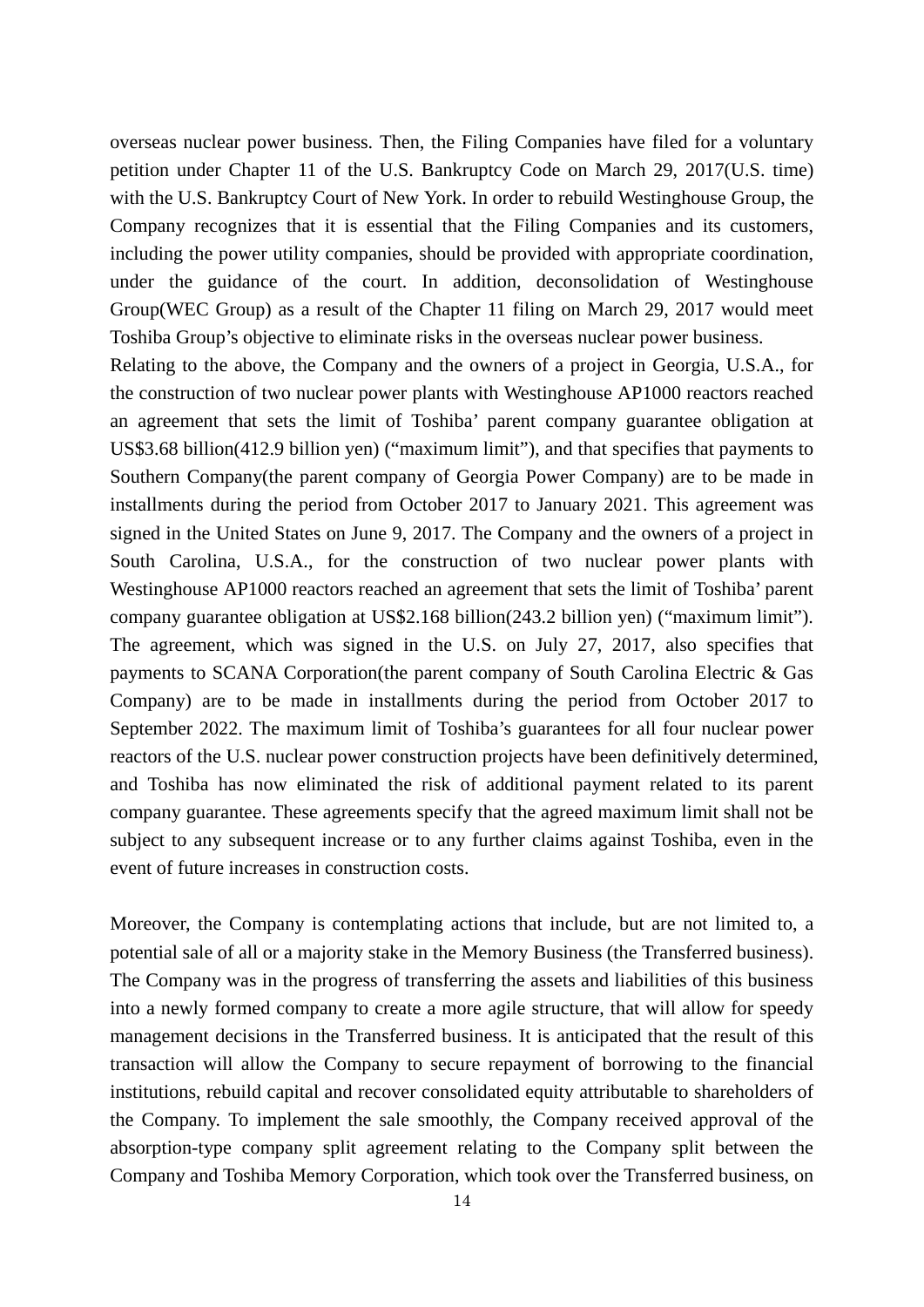the effective date of April 1, 2017 in extraordinary shareholder's meeting held on March 30, 2017. The Company decided to give a preferred negotiation right to Innovation Network Corporation of Japan, Bain Capital Private Equity LP, and Development Bank of Japan("the Consortium") in board of director's meeting held on June 21, 2017. The Company is aiming to sell the stake by the end of March, 2018, after necessary procedures like final agreement with potential candidate and screening based on competition law.

Additionally, while reviewing significance of the assets without exceptions, Toshiba Group will attempt to improve the Company's financial condition by steadily executing a business plan that mainly focus on the social infrastructure business. The Company will also provide explanations to the financial institutions faithfully and will ask sincerely for them to forfeit profits at due date and a renewal or enlarged access of the commitment line agreement (680 billion yen). In addition, the Company will take every measures such as absorption-type company split which the licensed companies take over the business to renew the Special Construction Business License from the Japanese government in conjunction with the countermeasure mentioned above.

Although Toshiba Group is examining the details of the aforementioned countermeasures at the present time, substantial doubt about the Company's ability to continue as a going concern exists as of the filing date.

The consolidated financial statements are prepared with an assumption of a going concern and do not reflect the impact of material uncertainty concerning the assumption of a going concern in the consolidated financial statements.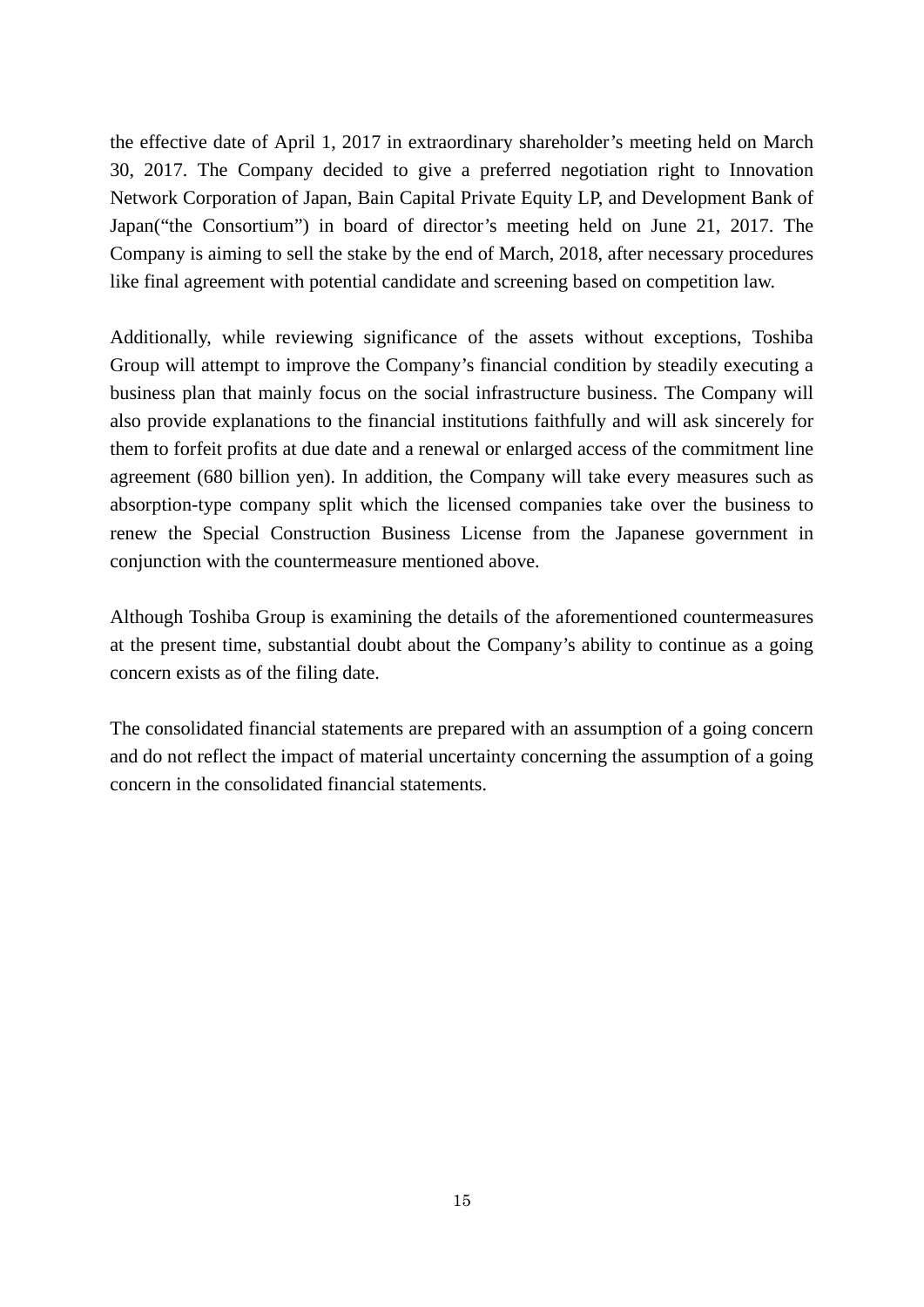#### **Industry Segment Information**

#### First Quarter ended June 30 **and 19 and 19 and 19 and 19 and 19 and 19 and 19 and 19 and 19 and 19 and 19 and 19 and 19 and 19 and 19 and 19 and 19 and 19 and 19 and 19 and 19 and 19 and 19 and 19 and 19 and 19 and 19 and**

|                                |                                           | Three months ended June 30 |                      |                   |         |              |
|--------------------------------|-------------------------------------------|----------------------------|----------------------|-------------------|---------|--------------|
|                                |                                           | 2017(A)                    | 2016(B)              | $(A)-(B)$         | (A)/(B) | 2017         |
|                                | Energy Systems & Solutions                | ¥218,551                   | ¥199,238             | ¥19,313           | 110%    | \$1,951,348  |
|                                |                                           | (18%)                      | (18%)                | $\left( -\right)$ |         |              |
|                                | Infrastructure Systems & Solutions        | 257,526                    | 258,721              | (1, 195)          | 100%    | 2,299,339    |
|                                |                                           | (21%)                      | (23%)                | $(-2%)$           |         |              |
|                                | Retail & Printing Solutions               | 117,886                    | 122,496              | (4,610)           | 96%     | 1,052,554    |
|                                |                                           | (10%)                      | (11%)                | $(-1%)$           |         |              |
|                                | Storage & Electronic Devices              | 456,360                    | 371,570              | 84,790            | 123%    | 4,074,643    |
|                                | Solutions                                 | (37%)                      | (33%)                | (4%)              |         |              |
| Net sales                      | <b>Industrial ICT Solutions</b>           | 56,244                     | 48,737               | 7,507             | 115%    | 502,179      |
| (Share of<br>total sales)      |                                           | (5%)                       | (4%)                 | (1%)              |         |              |
|                                | Others                                    | 117,925                    | 134,686              | (16,761)          | 88%     | 1,052,902    |
|                                |                                           | (9%)                       | (11%)                | $(-2%)$           |         |              |
|                                | Total                                     | 1,224,492                  | 1,135,448            | 89,044            | 108%    | 10,932,965   |
|                                |                                           | $(100\%)$                  | $(100\%)$            |                   |         |              |
|                                | Eliminations                              | (80, 859)                  | (78, 254)            | (2,605)           |         | (721, 956)   |
|                                | Consolidated                              | ¥1,143,633                 | ¥1,057,194           | ¥86,439           | 108%    | \$10,211,009 |
|                                | Energy Systems & Solutions                | $\frac{\text{Y}(1,708)}{}$ | $\frac{1}{2}(5,539)$ | ¥3,831            |         | \$(15,250)   |
|                                | Infrastructure Systems & Solutions        | (1, 561)                   | 2,305                | (3,866)           |         | (13,938)     |
|                                | Retail & Printing Solutions               | 3,817                      | 1,771                | 2,046             | 216%    | 34,080       |
|                                | Storage & Electronic Devices<br>Solutions | 104,338                    | 24,113               | 80,225            | 433%    | 931,589      |
| Segment<br>operating<br>income | Industrial ICT Solutions                  | (2,801)                    | (875)                | (1,926)           |         | (25,009)     |
| $(\text{loss})$                | Others                                    | (5,251)                    | (6,048)              | 797               |         | (46, 884)    |
|                                | Total                                     | 96,834                     | 15,727               | 81,107            | 616%    | 864,588      |
|                                | Eliminations                              | (144)                      | 584                  | (728)             |         | (1,284)      |
|                                | Consolidated                              | ¥96,690                    | ¥16,311              | ¥80,379           | 593%    | \$863,304    |

Notes:

1) Segment sales total includes intersegment transactions.

<sup>2)</sup> Segment operating income (loss) is derived by deducting the segment's cost of sales and selling, general and administrative expenses from net sales. This result is regularly reviewed to support decision-making in allocations of resources and to assess performance. Certain operating expenses such as legal settlement costs have been excluded from segment operating income (loss) presentation herein.

<sup>3)</sup> Prior-period data relating to the discontinued operation has been deducted.

<sup>4)</sup> Prior-period data relating to the consolidated segment information has been reclassified to conform with the current classification.